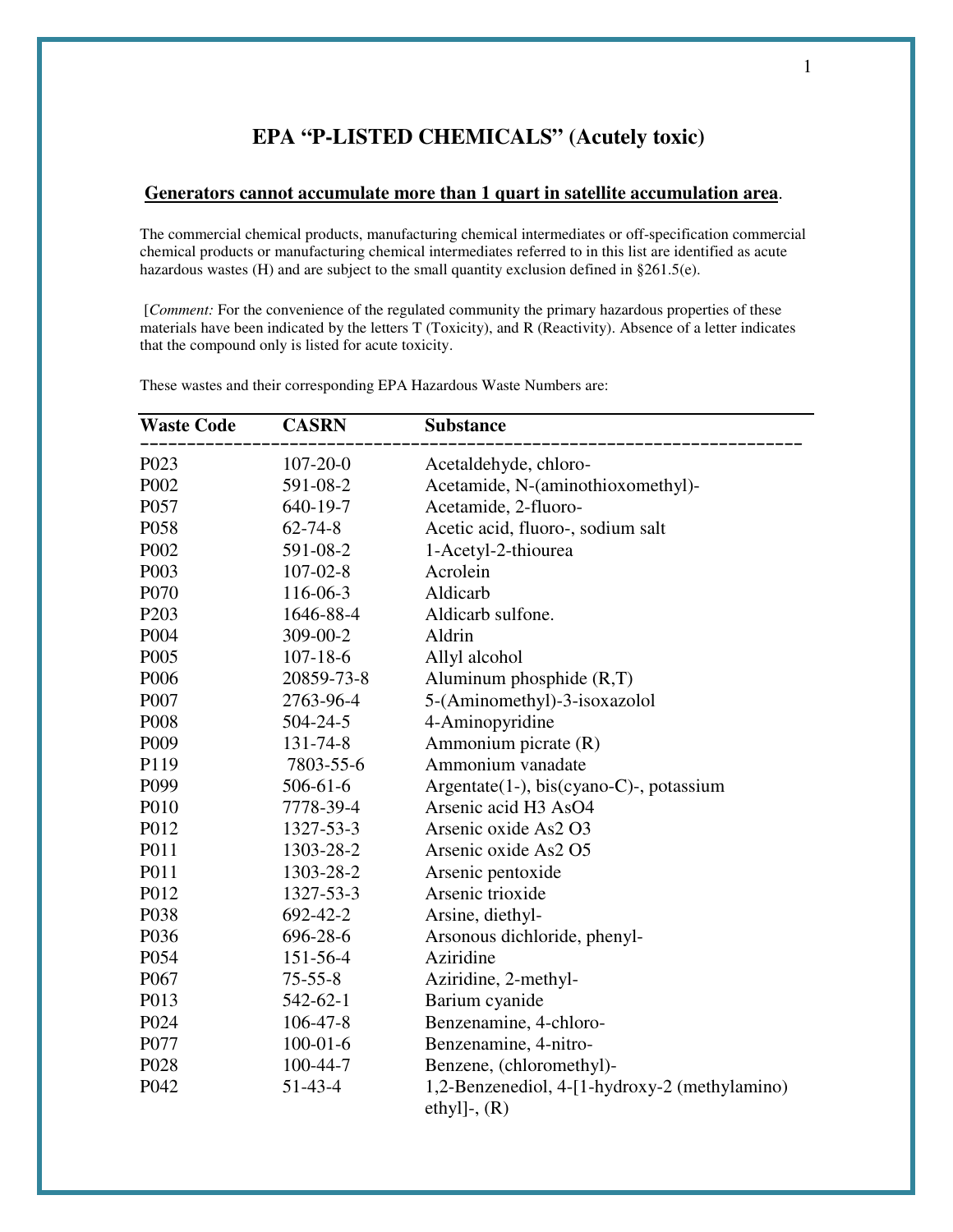| <b>Waste Code</b> | <b>CASRN</b>   | <b>Substance</b>                                                                               |
|-------------------|----------------|------------------------------------------------------------------------------------------------|
| P046              | 122-09-8       | Benzene ethanamine, alpha, alpha-dimethyl-                                                     |
| P014              | 108-98-5       | Benzenethiol                                                                                   |
| P127              | 1563-66-2      | 7-Benzofuranol, 2,3-dihydro-2,2-                                                               |
|                   |                | dimethyl-, methylcarbamate.                                                                    |
| P188              | $57-64-7$      | Benzoic acid, 2-hydroxy-, compd. With                                                          |
|                   |                | (3aS-cis)-1,2,3,3a,8,8a-hexahydro-1,3a,8-                                                      |
|                   |                | trimethylpyrrolo $[2,3-b]$ indol-5- yl methyl                                                  |
|                   |                | carbamate ester (1:1).                                                                         |
| P001              | $1181-81-2$    | 2 H-1-Benzopyran-2-one, 4-hydroxy-3-(3-                                                        |
|                   |                | oxo-1-phenylbutyl)-, & salts, when present at                                                  |
|                   |                | concentrations greater than 0.3%                                                               |
| P <sub>028</sub>  | 100-44-7       | Benzyl chloride                                                                                |
| P015              | 7440-41-7      | Beryllium powder                                                                               |
| P017              | 598-31-2       | <b>Bromoacetone</b>                                                                            |
| P018              | $357 - 57 - 3$ | Brucine (methylthio)-, O-[(methylamino)                                                        |
|                   |                | carbonyl] oxime                                                                                |
| P <sub>021</sub>  | 592-01-8       | Calcium cyanide                                                                                |
| P021              | 592-01-8       | Calcium cyanide Ca(CN)2                                                                        |
| P189              | 55285-14-8     | Carbamic acid, [(dibutylamino)-thio]methyl-, 2,3-                                              |
|                   |                | dihydro-2,2-dimethyl-7-benzofuranyl ester.                                                     |
| P191              | 644-64-4       | Carbamic acid, dimethyl-, 1-[(dimethyl-amino)                                                  |
| P192              | 119-38-0       | carbonyl]- 5-methyl-1H- pyrazol-3-yl ester.<br>Carbamic acid, dimethyl-, 3-methyl-1-(1-methyl- |
|                   |                | ethyl)-1H- pyrazol-5-yl ester.                                                                 |
| P190              | 1129-41-5      | Carbamic acid, methyl-, 3-methylphenyl ester.                                                  |
| P127              | 1563-66-2      | Carbofuran.                                                                                    |
| P <sub>022</sub>  | $75 - 15 - 0$  | Carbon disulfide                                                                               |
| P095              | $75 - 44 - 5$  | Carbonic dichloride                                                                            |
| P189              | 55285-14-8     | Carbosulfan.                                                                                   |
| P023              | $107 - 20 - 0$ | Chloroacetaldehyde                                                                             |
| P024              | 106-47-8       | p-Chloroaniline                                                                                |
| P <sub>026</sub>  | 5344-82-1      | 1-(o-Chlorophenyl)thiourea                                                                     |
| P <sub>027</sub>  | 542-76-7       | 3-Chloropropionitrile                                                                          |
| P <sub>029</sub>  | 544-92-3       | Copper cyanide                                                                                 |
| P <sub>029</sub>  | 544-92-3       | Copper cyanide Cu(CN)                                                                          |
| P <sub>202</sub>  | $64 - 00 - 6$  | m-Cumenyl methylcarbamate.                                                                     |
| P <sub>0</sub> 30 | .              | Cyanides (soluble cyanide salts), not otherwise                                                |
|                   |                | specified                                                                                      |
| P <sub>031</sub>  | $460 - 19 - 5$ | Cyanogen                                                                                       |
| P033              | 506-77-4       | Cyanogen chloride                                                                              |
| P033              | 506-77-4       | Cyanogen chloride (CN)Cl                                                                       |
| P <sub>0</sub> 34 | 131-89-5       | 2-Cyclohexyl-4,6-dinitrophenol                                                                 |
| P016              | 542-88-1       | Dichloromethyl ether                                                                           |
| P036              | 696-28-6       | Dichlorophenylarsine                                                                           |
| P037              | $60 - 57 - 1$  | Dieldrin                                                                                       |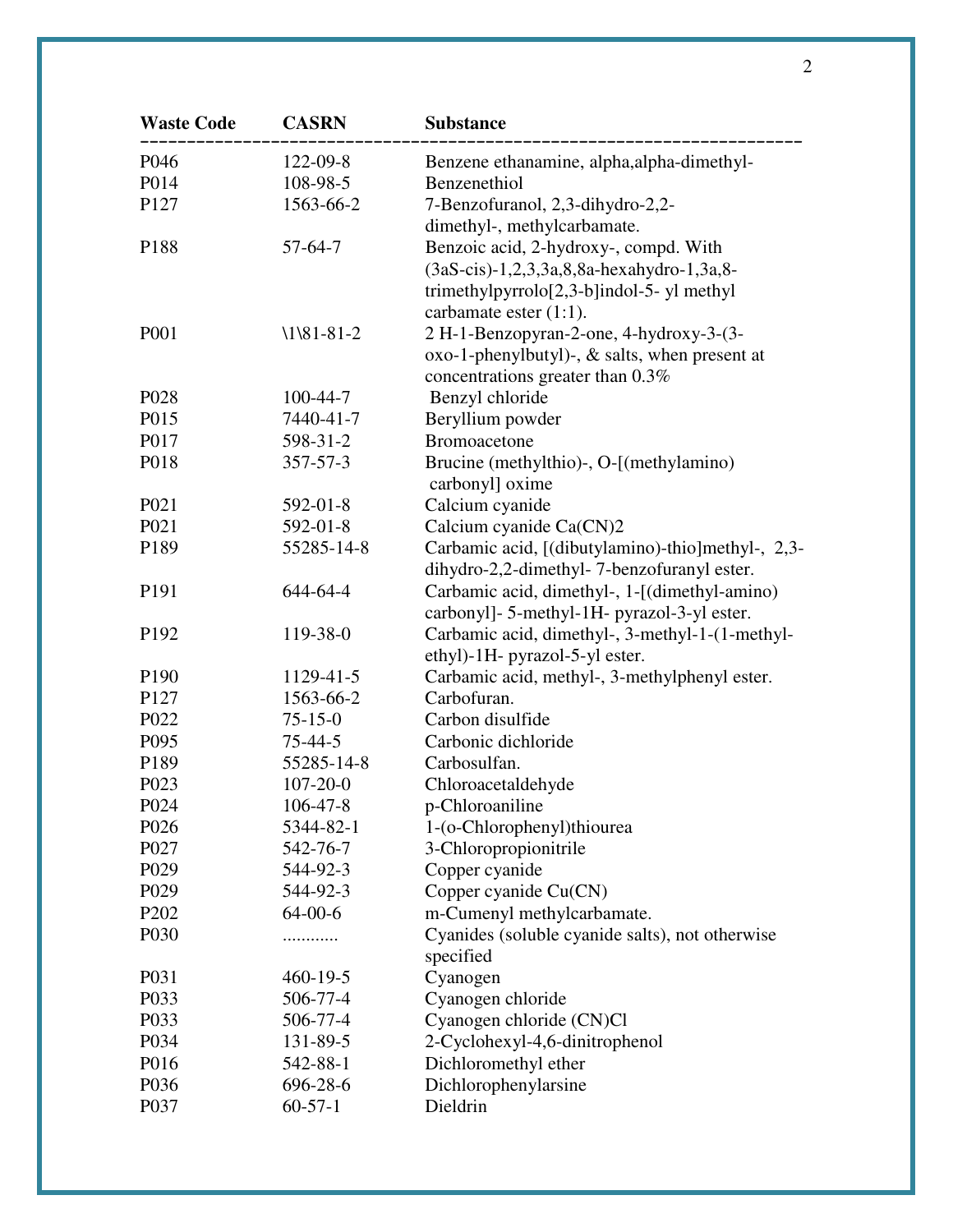| <b>Waste Code</b> | <b>CASRN</b>    | <b>Substance</b>                                                                                                                                                                      |
|-------------------|-----------------|---------------------------------------------------------------------------------------------------------------------------------------------------------------------------------------|
| P038              | 692-42-2        | Diethylarsine                                                                                                                                                                         |
| P041              | 311-45-5        | Diethyl-p-nitrophenyl phosphate                                                                                                                                                       |
| P040              | 297-97-2        | O,O-Diethyl O-pyrazinyl phosphorothioate                                                                                                                                              |
| P043              | 55-91-4         | Diisopropylfluorophosphate (DFP)                                                                                                                                                      |
| P004              | 309-00-2        | 1,4,5,8-Dimethanonaphthalene, 1,2,3,4,10,10-hexa-<br>chloro-1,4,4a,5,8,8a,-hexahydro-, (1alpha,4alpha,<br>4abeta, 5alpha, 8alpha, 8 abeta)-                                           |
| P <sub>060</sub>  | $465 - 73 - 6$  | 1,4,5,8-Dimethanonaphthalene, 1,2,3,4,10,10-<br>hexa-chloro-1,4,4a,5,8,8a-hexahydro-,<br>(1alpha,4alpha,4abeta,5beta,8beta,8abeta)-                                                   |
| P <sub>0</sub> 37 | $60 - 57 - 1$   | 2,7:3,6-Dimethanonaphth[2,3-b]oxirene,<br>3,4,5,6,9,9-hexachloro-1a,2,2a,3,6,6a,7,7a-<br>octahydro-, (1aalpha,2beta,2aalpha,3beta,6beta,6a<br>alpha, 7beta, 7aalpha)-                 |
| P051              | $1172 - 20 - 8$ | 2,7:3,6-Dimethanonaphth [2,3-b]oxirene,<br>3,4,5,6,9,9-hexachloro-1a,2,2a,3,6,6a,7,7a-<br>octahydro-, (1aalpha,2beta,2abeta,3alpha,6alpha,6<br>abeta, 7beta, 7aalpha)-, & metabolites |
| P044              | $60 - 51 - 5$   | Dimethoate                                                                                                                                                                            |
| P046              | 122-09-8        | alpha, alpha-Dimethylphenethylamine                                                                                                                                                   |
| P191              | 644-64-4        | Dimetilan.                                                                                                                                                                            |
| P047              | $11534-52-1$    | 4,6-Dinitro-o-cresol, & salts                                                                                                                                                         |
| P048              | $51 - 28 - 5$   | 2,4-Dinitrophenol                                                                                                                                                                     |
| P <sub>020</sub>  | 88-85-7         | Dinoseb                                                                                                                                                                               |
| P085              | 152-16-9        | Diphosphoramide, octamethyl-                                                                                                                                                          |
| P111              | 107-49-3        | Diphosphoric acid, tetraethyl ester                                                                                                                                                   |
| P039              | 298-04-4        | Disulfoton                                                                                                                                                                            |
| P049              | 541-53-7        | Dithiobiuret                                                                                                                                                                          |
| P185              | 26419-73-8      | 1,3-Dithiolane-2-carboxaldehyde, 2,4-dimethyl-,<br>O- [(methylamino)- carbonyl]oxime.                                                                                                 |
| P <sub>050</sub>  | 115-29-7        | Endosulfan                                                                                                                                                                            |
| P088              | $145 - 73 - 3$  | Endothall                                                                                                                                                                             |
| P051              | $72 - 20 - 8$   | Endrin                                                                                                                                                                                |
| P051              | $72 - 20 - 8$   | Endrin, & metabolites                                                                                                                                                                 |
| P042              | $51 - 43 - 4$   | Epinephrine                                                                                                                                                                           |
| P031              | $460 - 19 - 5$  | Ethanedinitrile                                                                                                                                                                       |
| P194              | 23135-22-0      | Ethanimidothioic acid, 2- (dimethylamino)-N-[[<br>(methylamino) carbonyl]oxy]-2-oxo-, methyl ester.                                                                                   |
| P <sub>066</sub>  | 16752-77-5      | Ethanimidothioic acid, N-[(methylamino)carbonyl]<br>oxy]-, methyl ester                                                                                                               |
| P <sub>10</sub> 1 | $107 - 12 - 0$  | Ethyl cyanide                                                                                                                                                                         |
| P054              | 151-56-4        | Ethyleneimine                                                                                                                                                                         |
| P <sub>097</sub>  | $52 - 85 - 7$   | Famphur                                                                                                                                                                               |
| P056              | 7782-41-4       | Fluorine                                                                                                                                                                              |
| P057              | 640-19-7        | Fluoroacetamide                                                                                                                                                                       |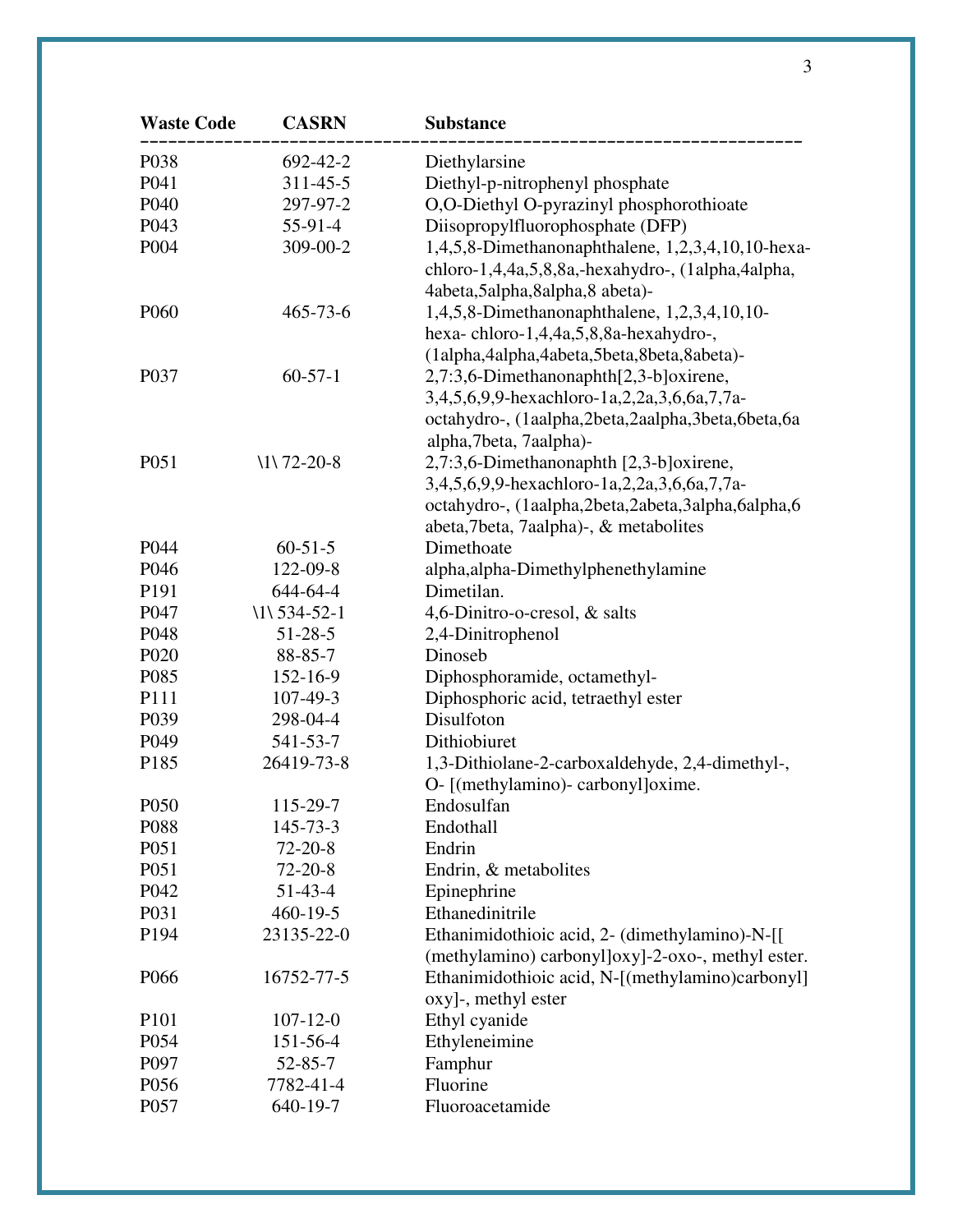| <b>Waste Code</b> | <b>CASRN</b>   | <b>Substance</b>                                |
|-------------------|----------------|-------------------------------------------------|
| P <sub>058</sub>  | $62 - 74 - 8$  | Fluoroacetic acid, sodium salt                  |
| P198              | 23422-53-9     | Formetanate hydrochloride.                      |
| P197              | 17702-57-7     | Formparanate.                                   |
| P <sub>065</sub>  | 628-86-4       | Fulminic acid, mercury $(2+)$ salt $(R,T)$      |
| P <sub>059</sub>  | $76 - 44 - 8$  | Heptachlor                                      |
| P062              | 757-58-4       | Hexaethyl tetraphosphate                        |
| P116              | 79-19-6        | Hydrazinecarbothioamide                         |
| P <sub>068</sub>  | $60 - 34 - 4$  | Hydrazine, methyl-                              |
| P <sub>063</sub>  | 74-90-8        | Hydrocyanic acid                                |
| P <sub>063</sub>  | 74-90-8        | Hydrogen cyanide                                |
| P096              | 7803-51-2      | Hydrogen phosphide                              |
| P <sub>060</sub>  | 465-73-6       | Isodrin                                         |
| P192              | 119-38-0       | Isolan.                                         |
| P <sub>202</sub>  | $64 - 00 - 6$  | 3-Isopropylphenyl N-methylcarbamate.            |
| P007              | 2763-96-4      | 3(2H)-Isoxazolone, 5-(aminomethyl)-             |
| P196              | 15339-36-3     | Manganese, bis(dimethylcarbamodithioato-        |
|                   |                | $S, S[prime]$ .                                 |
| P196              | 15339-36-3     | Manganese dimethyldithiocarbamate.              |
| P092              | 62-38-4        | Mercury, (acetato-O)phenyl-                     |
| P <sub>065</sub>  | 628-86-4       | Mercury fulminate $(R,T)$                       |
| P082              | $62 - 75 - 9$  | Methanamine, N-methyl-N-nitroso-                |
| P064              | 624-83-9       | Methane, isocyanato-                            |
| P016              | 542-88-1       | Methane, oxybis[chloro-                         |
| P112              | $509 - 14 - 8$ | Methane, tetranitro- (R)                        |
| P118              | $75 - 70 - 7$  | Methanethiol, trichloro-                        |
| P <sub>198</sub>  | 23422-53-9     | Methanimidamide, N,N-dimethyl-N[prime]-         |
|                   |                | [3-[[(methylamino)- carbonyl]oxy]phenyl]-,      |
|                   |                | monohydrochloride.                              |
| P <sub>197</sub>  | 17702-57-7     | Methanimidamide, N,N-dimethyl-N[prime]-[2-      |
|                   |                | methyl-4-[[(methylamino)carbonyl]oxy]phenyl]-   |
| P050              | 115-29-7       | 6,9-Methano-2,4,3-benzodioxathiepin,6,7,8,9,10, |
|                   |                | 10-hexachloro-1,5,5a,6,9,9a-hexahydro-, 3-oxide |
| P <sub>059</sub>  | $76 - 44 - 8$  | 4,7-Methano-1H-indene, 1,4,5,6,7,8,8-           |
|                   |                | heptachloro-3a, 4, 7, 7a-tetrahydro-            |
| P <sub>199</sub>  | 2032-65-7      | Methiocarb.                                     |
| P <sub>066</sub>  | 16752-77-5     | Methomyl                                        |
| P <sub>068</sub>  | $60-34-4$      | Methyl hydrazine                                |
| P <sub>064</sub>  | 624-83-9       | Methyl isocyanate                               |
| P <sub>069</sub>  | $75 - 86 - 5$  | 2-Methyllactonitrile                            |
| P071              | 298-00-0       | Methyl parathion                                |
| P <sub>190</sub>  | 1129-41-5      | Metolcarb.                                      |
| P128              | $315 - 8 - 4$  | Mexacarbate.                                    |
| P072              | 86-88-4        | alpha-Naphthylthiourea                          |
| P073              | 13463-39-3     | Nickel carbonyl                                 |
| P073              | 13463-39-3     | Nickel carbonyl Ni(CO)4, (T-4)-                 |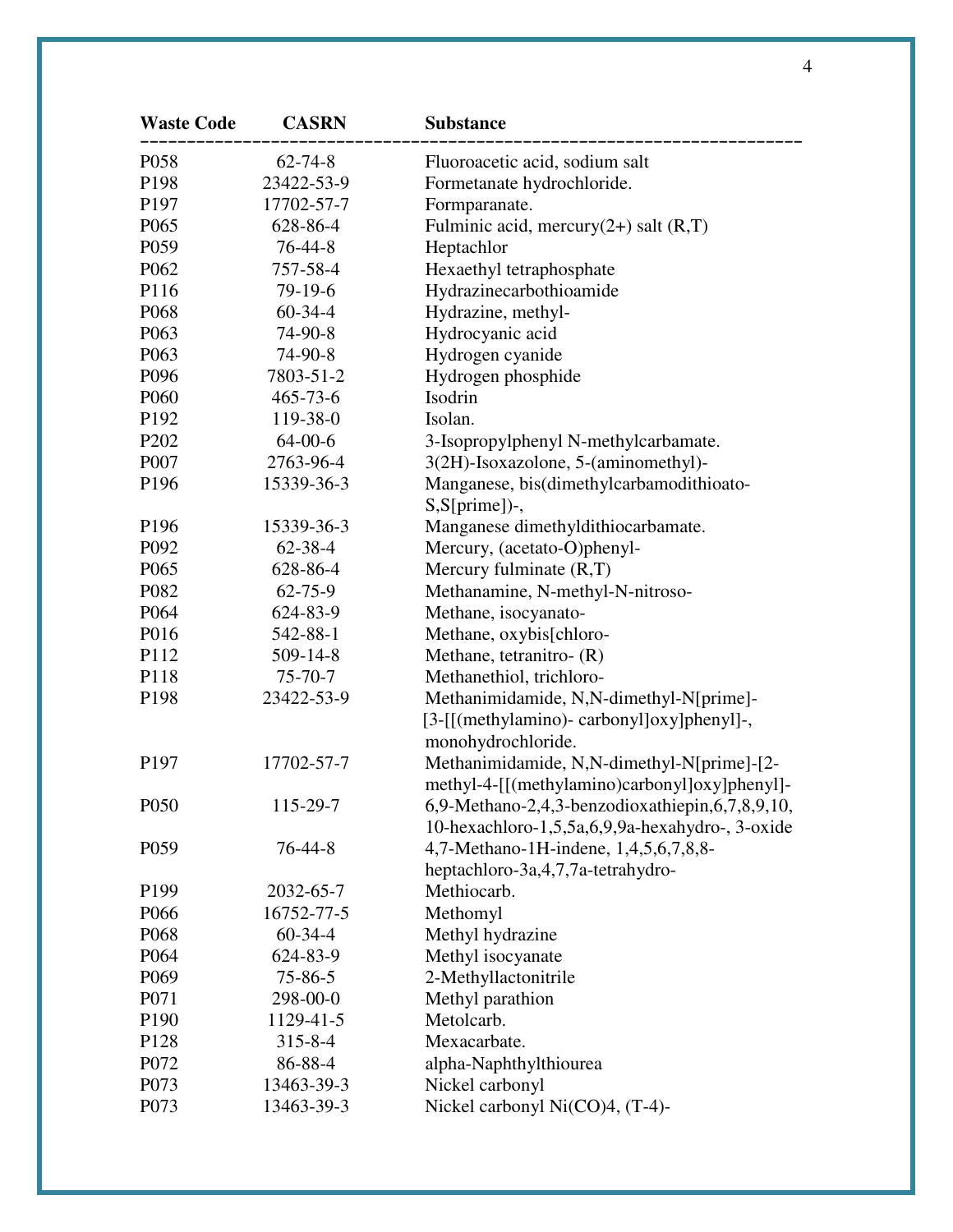| <b>Waste Code</b>             | <b>CASRN</b>   | <b>Substance</b>                                               |
|-------------------------------|----------------|----------------------------------------------------------------|
| P074                          | 557-19-7       | Nickel cyanide                                                 |
| P074                          | 557-19-7       | Nickel cyanide Ni(CN)2                                         |
| P075                          | $1154-11-5$    | Nicotine, & salts                                              |
| P076                          | 10102-43-9     | Nitric oxide                                                   |
| P077                          | $100 - 01 - 6$ | p-Nitroaniline                                                 |
| P078                          | 10102-44-0     | Nitrogen dioxide                                               |
| P076                          | 10102-43-9     | Nitrogen oxide NO                                              |
| P078                          | 10102-44-0     | Nitrogen oxide NO2                                             |
| P081                          | $55 - 63 - 0$  | Nitroglycerine (R)                                             |
| P082                          | $62 - 75 - 9$  | N-Nitrosodimethylamine                                         |
| P084                          | 4549-40-0      | N-Nitrosomethylvinylamine                                      |
| P085                          | 152-16-9       | Octamethylpyrophosphoramide                                    |
| P087                          | 20816-12-0     | Osmium oxide OsO4, (T-4)-                                      |
| P087                          | 20816-12-0     | Osmium tetroxide                                               |
| P088                          | 145-73-3       | 7-Oxabicyclo <sup>[2.2.1]</sup> heptane-2,3- dicarboxylic acid |
| P194                          | 23135-22-0     | Oxamyl.                                                        |
| P089                          | 56-38-2        | Parathion                                                      |
| P034                          | 131-89-5       | Phenol, 2-cyclohexyl-4,6-dinitro-                              |
| P048                          | $51 - 28 - 5$  | Phenol, 2,4-dinitro-                                           |
| P047                          | $11534-52-1$   | Phenol, 2-methyl-4,6-dinitro-, & salts                         |
| P <sub>020</sub>              | 88-85-7        | Phenol, 2-(1-methylpropyl)-4,6-dinitro-                        |
| P <sub>009</sub>              | 131-74-8       | Phenol, 2,4,6-trinitro-, ammonium salt $(R)$                   |
| P128                          | $315 - 18 - 4$ | Phenol, 4-(dimethylamino)-3,5-dimethyl-                        |
| P <sub>199</sub>              | 2032-65-7      | Phenol, $(3,5$ -dimethyl-4-(methylthio)                        |
|                               |                | methylcarbamate                                                |
| P <sub>2</sub> 0 <sub>2</sub> | $64 - 00 - 6$  | Phenol, 3-(1-methylethyl)-, methyl carbamate.                  |
| P <sub>201</sub>              | 2631-37-0      | Phenol, 3-methyl-5-(1-methylethyl)-, methyl                    |
|                               |                | carbamate.                                                     |
| P092                          | $62 - 38 - 4$  | Phenylmercury acetate                                          |
| P093                          | $103 - 85 - 5$ | Phenylthiourea                                                 |
| P094                          | 298-02-2       | Phorate                                                        |
| P095                          | $75 - 44 - 5$  | Phosgene                                                       |
| P096                          | 7803-51-2      | Phosphine                                                      |
| P041                          | 311-45-5       | Phosphoric acid, diethyl 4-nitrophenyl ester                   |
| P039                          | 298-04-4       | Phosphorodithioic acid, O,O-diethyl                            |
|                               |                | S-[2-(ethylthio)ethyl] ester                                   |
| P094                          | 298-02-2       | Phosphorodithioic acid, O,O-diethyl                            |
|                               |                | S-[(ethylthio)methyl] ester                                    |
| P044                          | $60 - 51 - 5$  | Phosphorodithioic acid, O,O-dimethyl S-                        |
|                               |                | [2-(methylamino)-2-oxoethyl] ester                             |
| P <sub>043</sub>              | 55-91-4        | Phosphorofluoridic acid, bis(1-methylethyl) ester              |
| P089                          | 56-38-2        | Phosphorothioic acid, O,O-diethyl O-(4-                        |
|                               |                | nitrophenyl) ester                                             |
| P <sub>040</sub>              | 297-97-2       | Phosphorothioic acid, O, O-diethylO-pyrazinyl ester            |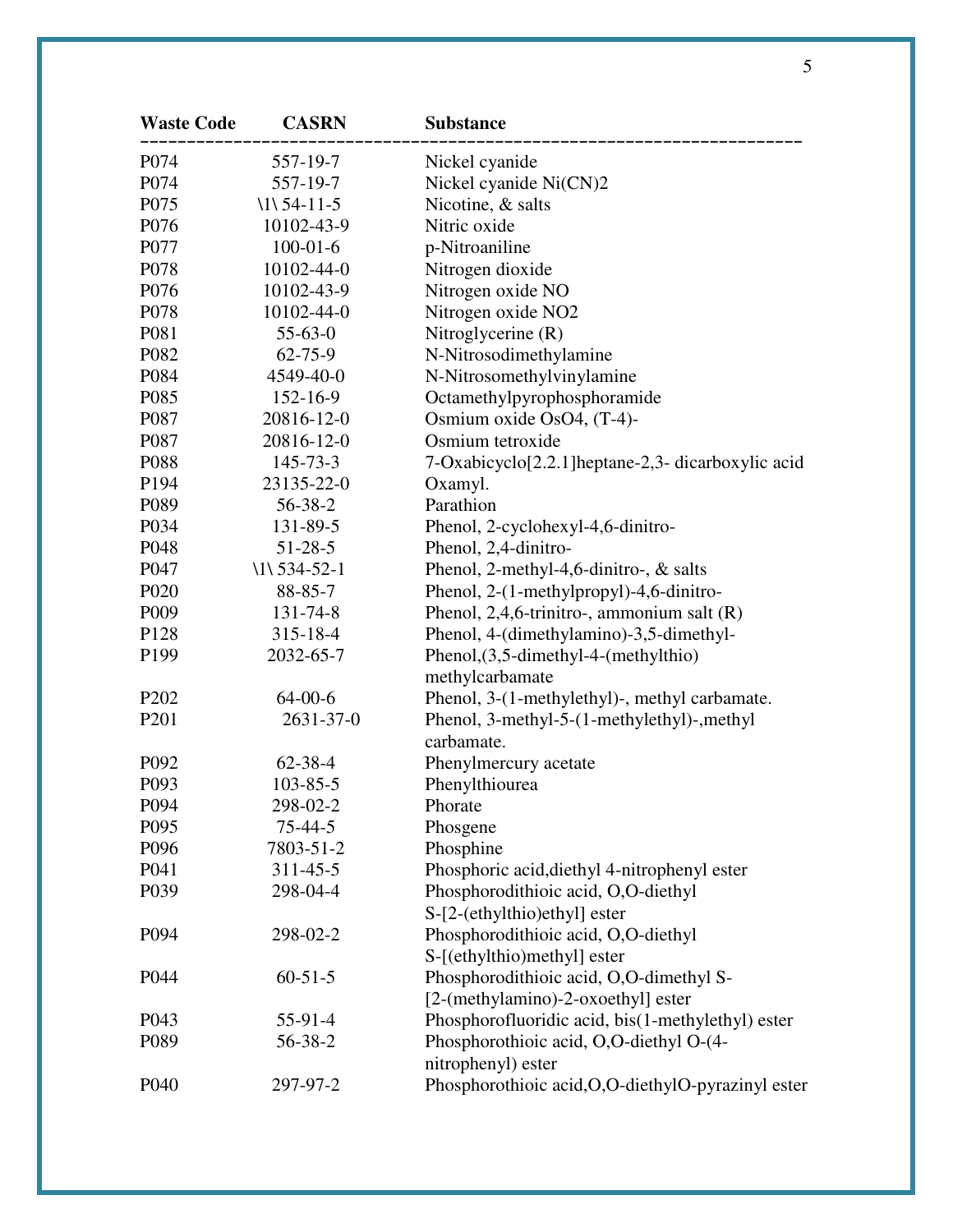| <b>Waste Code</b> | <b>CASRN</b>   | <b>Substance</b>                                                                   |
|-------------------|----------------|------------------------------------------------------------------------------------|
| P097              | $52 - 85 - 7$  | Phosphorothioic acid, O-[4-[(dimethylamino)<br>sulfonyl]phenyl] O,O-dimethyl ester |
| P071              | 298-00-0       | Phosphorothioic acid, O,O,-dimethyl O-                                             |
|                   |                | (4-nitrophenyl) ester                                                              |
| P <sub>204</sub>  | 57-47-6        | Physostigmine.                                                                     |
| P188              | $57-64-7$      | Physostigmine salicylate.                                                          |
| P110              | 78-00-2        | Plumbane, tetraethyl-                                                              |
| P098              | $151 - 50 - 8$ | Potassium cyanide                                                                  |
| P098              | $151 - 50 - 8$ | Potassium cyanide K(CN)                                                            |
| P <sub>099</sub>  | $506 - 61 - 6$ | Potassium silver cyanide                                                           |
| P <sub>201</sub>  | 2631-37-0      | Promecarb                                                                          |
| P070              | 116-06-3       | Propanal, 2-methyl-2-(methylthio)-,                                                |
|                   |                | O-[(methylamino)carbonyl]oxime                                                     |
| P <sub>203</sub>  | 1646-88-4      | Propanal, 2-methyl-2-(methyl-sulfonyl)-                                            |
|                   |                | O-[(methylamino)carbonyl] oxime.                                                   |
| P101              | $107 - 12 - 0$ | Propanenitrile                                                                     |
| P027              | 542-76-7       | Propanenitrile, 3-chloro-                                                          |
| P <sub>069</sub>  | $75 - 86 - 5$  | Propanenitrile, 2-hydroxy-2-methyl-                                                |
| P081              | $55-63-0$      | 1,2,3-Propanetriol, trinitrate (R)                                                 |
| P017              | 598-31-2       | 2-Propanone, 1-bromo-                                                              |
| P102              | $107 - 19 - 7$ | Propargyl alcohol                                                                  |
| P003              | $107 - 02 - 8$ | 2-Propenal                                                                         |
| P <sub>005</sub>  | $107 - 18 - 6$ | 2-Propen-1-ol                                                                      |
| P067              | $75 - 55 - 8$  | 1,2-Propylenimine                                                                  |
| P102              | $107 - 19 - 7$ | 2-Propyn-1-ol                                                                      |
| P008              | $504 - 24 - 5$ | 4-Pyridinamine                                                                     |
| P075              | $1154-11-5$    | Pyridine, 3-(1-methyl-2-pyrrolidinyl)-(S)-, $\&$ salts                             |
| P <sub>204</sub>  | 57-47-6        | Pyrrolo[2,3-b]indol-5-ol, 1,2,3,3a,8,8a-hexahydro-                                 |
|                   |                | 1,3a,8-trimethyl-methylcarbamate (ester), (3aS-cis)-                               |
| P114              | 12039-52-0     | Selenious acid, dithallium $(1+)$ salt                                             |
| P103              | 630-10-4       | Selenourea                                                                         |
| P <sub>104</sub>  | 506-64-9       | Silver cyanide                                                                     |
| P <sub>104</sub>  | 506-64-9       | Silver cyanide Ag(CN)                                                              |
| P <sub>105</sub>  | 26628-22-8     | Sodium azide                                                                       |
| P <sub>106</sub>  | 143-33-9       | Sodium cyanide                                                                     |
| P <sub>106</sub>  | 143-33-9       | Sodium cyanide Na(CN)                                                              |
| P <sub>108</sub>  | $1157-24-9$    | Strychnidin-10-one, & salts                                                        |
| P018              | 357-57-3       | Strychnidin-10-one, 2,3-dimethoxy-                                                 |
| P <sub>108</sub>  | $1157-24-9$    | Strychnine, & salts                                                                |
| P115              | 7446-18-6      | Sulfuric acid, dithallium(1+) salt                                                 |
| P <sub>109</sub>  | 3689-24-5      | Tetraethyldithiopyrophosphate                                                      |
| P <sub>110</sub>  | 78-00-2        | Tetraethyl lead                                                                    |
| P111              | $107 - 49 - 3$ | Tetraethyl pyrophosphate                                                           |
| P112              | 509-14-8       | Tetranitromethane (R)                                                              |
| <b>Waste Code</b> | <b>CASRN</b>   | <b>Substance</b>                                                                   |